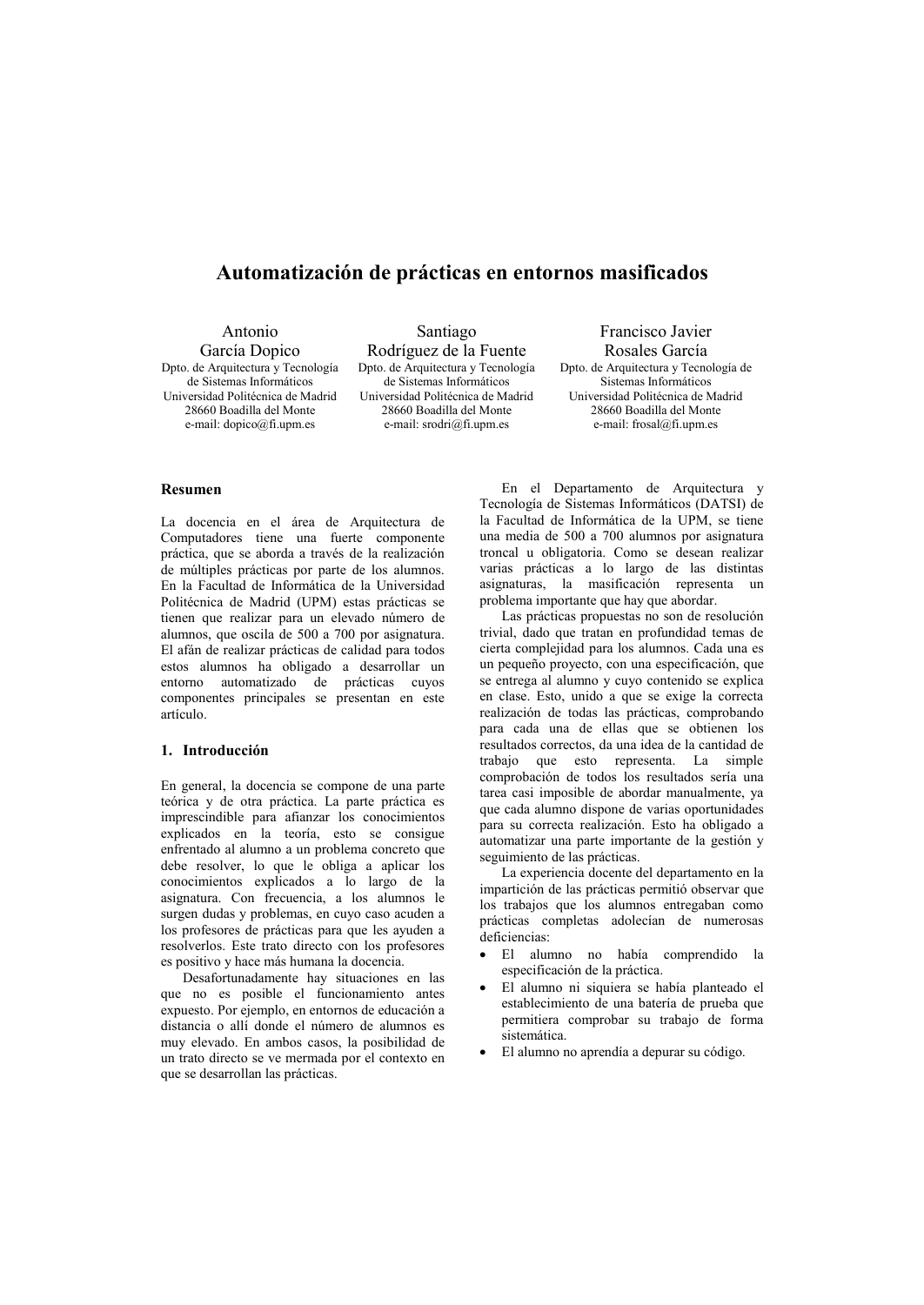

Figura 1. Interfaz gráfica del mc88110

Aunque la automatización reduce el contacto entre alumnos y profesores, en su momento se consideró que no había alternativas factibles a la misma. Las alternativas que se tenían: hacer menos prácticas, que fuesen mucho más sencillas o no comprobar su correcto funcionamiento se consideraron poco didácticas, va que todas ellas repercuten en un menor aprendizaje por parte de los alumnos

Por tanto, se ha preferido mantener un alto número de prácticas, de complejidad media e incluso alta, y comprobar que todos los alumnos obtenían los resultados deseados en los tres apartados anteriores.

# 2. Prácticas en el DATSI

Como muestra del conjunto de prácticas de que se está hablando se enumeran a continuación algunas de ellas

En el grupo de arquitectura se proponen las siguientes prácticas para su realización en grupos de dos alumnos:

En Estructura de Computadores una práctica de microprogramación, en el tema de la unidad de control. Emplea un simulador basado en el i8080, el p8080e.

- $En$ Laboratorio de Estructura  $de$ Computadores una práctica de ensamblador, dentro del tema de programación en ensamblador. Se emplea un simulador del mc88110 [4], cuya interfaz puede verse en la figura 1.
- En Arquitectura de Computadores hay dos prácticas, una de entrada/salida, en su tema correspondiente, y otra de memorias caché, en el tema de jerarquía de memoria. En la primera práctica se emplea un simulador del mc68000, el BSVC [3], cuya interfaz puede verse en la figura 2. En la segunda se emplea el simulador del mc88110 ya mencionado [5].

En el grupo de sistemas operativos las prácticas son individuales y se proponen las siguientes:

- En Fundamentos de la Programación de los Sistemas Operativos varias prácticas de programación en C.
- En Sistemas Operativos una práctica de shell scripts y otra de implementación de un pequeño intérprete de mandatos.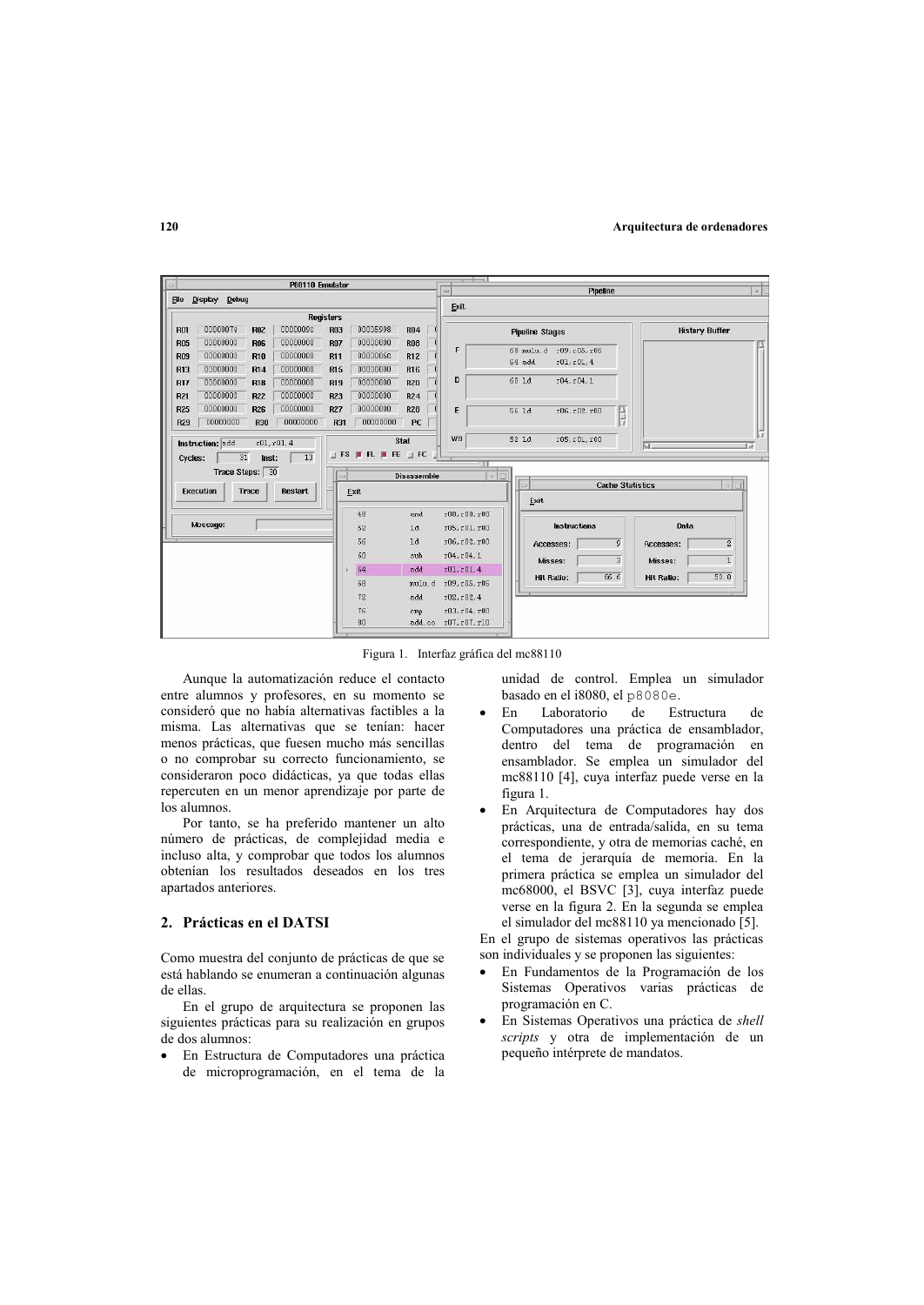#### IX Jornadas de Enseñanza Universitaria de la Informática



Figura 2. Interfaz gráfica del BSVC

· En Diseño de los Sistemas Operativos hay una práctica de análisis del comportamiento del gestor de memoria del S.O. y otra en la que se incorpora funcionalidad a un pequeño núcleo de sistema operativo.

#### 3. Entorno de prácticas

Para posibilitar la realización de estas prácticas en el contexto descrito ha sido preciso el desarrollo de un entorno de prácticas, compuesto por un conjunto de herramientas y métodos para la automatización de la gestión de las mismas. Básicamente, este entorno de prácticas se basa en:

- Enunciados y documentación en la Web, así como en formato papel. Esto le permite a los alumnos acceder a la documentación de forma remota.
- Tutorías electrónicas vía e-mail, aunque, por supuesto, siguen atendiéndose tutorías presenciales. Así, aunque el alumno esté trabajando a distancia, se le resuelven las dudas que le surjan, ahorrándole tiempo. Esta vía de comunicación tiene la ventaja de que

permite crear un archivo con las preguntas más frecuentes (FAQ). Este archivo ahorra muchas preguntas similares.

- Entregador de prácticas remoto. Permite a los alumnos enviar su práctica desde cualquier sitio, sin necesidad de desplazarse, así como consultar también de forma remota los resultados obtenidos tras la corrección.
- Corrector automático. Ejecuta una batería de pruebas sobre cada práctica de cada alumno o grupo. El objetivo del corrector es producir un resultado que proporcione al alumno información suficiente para determinar el origen del error detectado y sugerirle alternativas para su solución. De este modo los alumnos pueden ir corrigiendo su práctica sin acudir sistemáticamente al profesor.
- Detector de copia de prácticas. Asiste al profesor en una labor que manualmente sería imposible: detectar sobre el total de prácticas entregadas qué parejas contienen código plagiado una de la otra.

continuación se describen en mayor  $\overline{A}$ profundidad el entregador, el corrector y el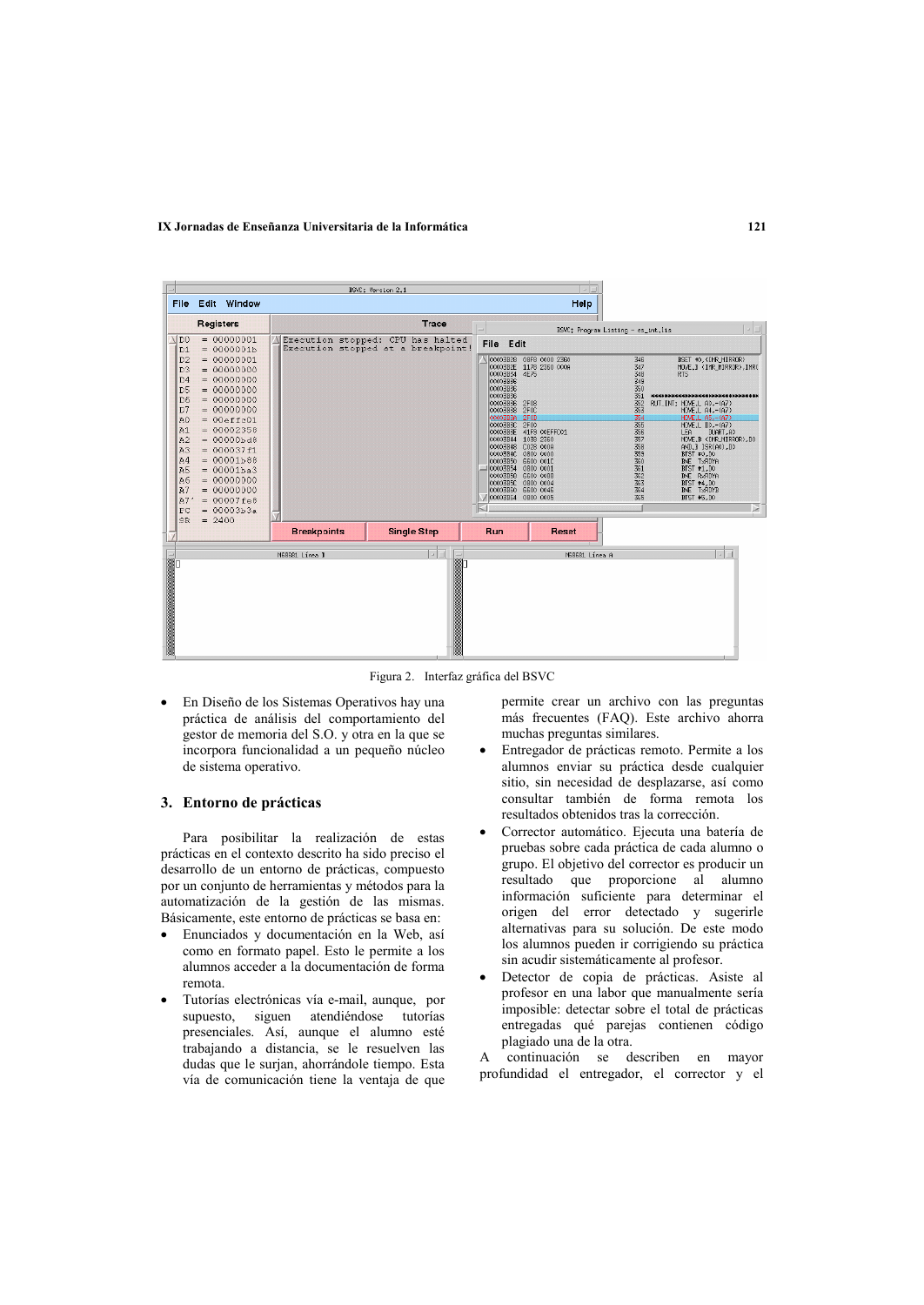detector de copias, que son la parte central de este entorno de prácticas.

### 4. Sistema de entrega remota

Permite que el alumno se conecte desde cualquier sitio a las máquinas del departamento. Para dicha conexión debe identificarse mediante un login y un password

El entregador dispone de una lista con todos los alumnos que pueden realizar una práctica concreta. Para evitar accesos indeseados, sólo dichos alumnos podrán darse de alta en el sistema de entregas

Una vez conectado, se puede enviar la práctica consultar los resultados obtenidos en correcciones anteriores, ver las noticias más recientes relativas a esa práctica o anular alguna entrega realizada incorrectamente. A continuación se muestra el menú del entregador:

#### Practica de Lab. Estr. de Computadores Septiembre 2002 Servidor de Practicas. Version 1.9.5 Introduzca su login (matricula): k0267 Password:

Sesion iniciada correctamente

Practica de Lab. Estr. de Computadores (88110). Septiembre 2002

OPCIONES:

```
1. Mandar Ficheros.
2. Consultar Resultados.
3. Cancelar Entregas.
4. Bloquear la Entrega.
5. Ayuda !!!!<br>6. Noticias. (11/03/02 18:17)
q Abandonar
```
 $\rightarrow$ 

#### Figura 3. Menú del entregador

De cara al profesor encargado de la administración de la práctica, se guarda un histórico con todas las conexiones realizadas, detallando desde dónde, cuándo y quién la hizo, a modo de auditoría. También se almacena todo lo que los alumnos hacen una vez conectados. Dicho histórico se muestra en la figura 4.

Además, por cada alumno, se guardan todas sus entregas, incluso las que luego anula. De cada entrega realizada correctamente se guarda el resultado obtenido, en qué falla y por qué.

El hecho de guardar tanta información sobre lo que hace cada alumno se ha mostrado muy útil, va que al ser un número tan alto de alumnos siempre hay algunos que se quejan por causas dispares. Por ejemplo, alumnos que afirman que le no se le ha corregido la práctica, cuando en realidad anuló su entrega, o que dicen disponer de correcciones cuando realmente las han agotado va La información recogida en este archivo histórico permite determinar qué sucedió en realidad.

### 5. Corrector automático

Recibe una batería de pruebas que ejecuta sobre todas las prácticas y para cada una de ellas almacena en un fichero qué casos pasan correctamente y cuáles fallan. Posteriormente, el alumno puede consultar, a través del entregador, dicho fichero para recoger los resultados de la corrección

Cada prueba consiste en ejecutar la práctica del alumno con unos datos de entrada esperando obtener unos resultados concretos. En el grupo de sistemas operativos las prácticas se ejecutan directamente sobre máquinas Unix como un proceso. Pero en el caso del grupo de arquitectura, debido a los problemas que pueden surgir si se ejecutan las prácticas directamente sobre una máquina real, se emplean simuladores.

En cualquier caso el corrector automático es suficientemente flexible para poder tratar con diversos lenguajes de programación, ya sea ejecutando la práctica directamente sobre la máquina o sobre un simulador.

Todo lo que necesita es que la ejecución sea en modo batch. Es decir, en caso de ejecutar directamente en Unix será:

Practica < datos > resultados

En caso de utilizar un simulador será:

Simulador < practica+datos > result El alumno tiene un número limitado de

correcciones a su disposición, que establece el profesor de esa práctica. Esto es así para evitar que el alumno use el corrector como un depurador, ya que se deben alcanzar los siguientes objetivos:

- Comprensión de la especificación del trabajo que debe realizar el alumno.
- Desarrollo de aplicaciones en grupo.
- Diseñar baterías de pruebas para probar su propio trabajo.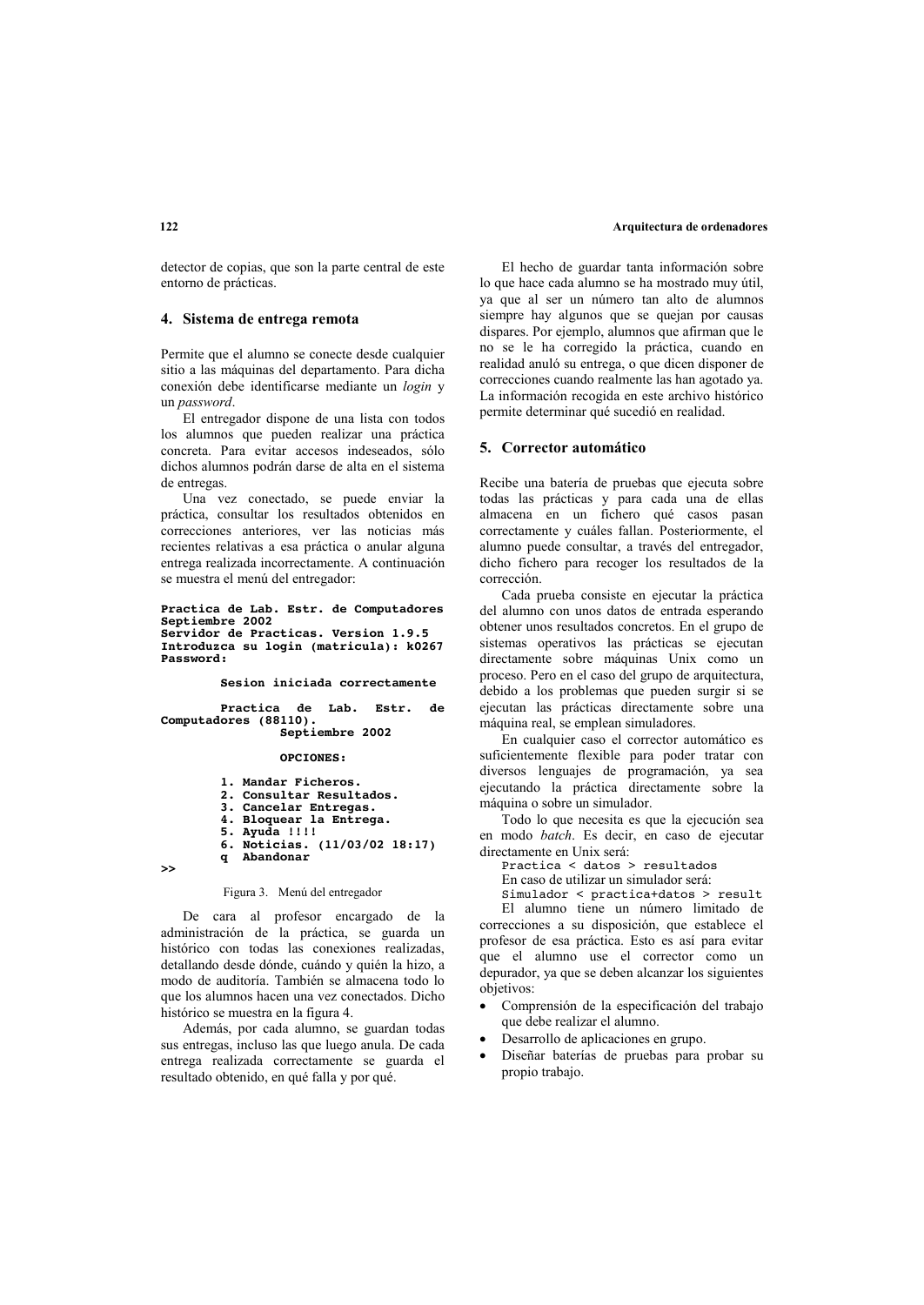**12.3 A 12.3 12.23** *A 12.23* **<b>***A 12.23 B E 12.3 <i>A 12.3 B <b>E 12.3* 

```
04 Nov 2002 12:33 f980769 ALTA(ERROR) Cancelada [batman.fi.upm.es]<br>04 Nov 2002 12:33 f980769 ALTA(OK) [batman.fi.upm.es]
04 Nov 2002 12:33 f980769 LOGIN(OK) [batman.fi.upm.es] 04 Nov 2002 12:34 f980769 NEWS(OK)
04 Nov 2002 12:34 f980769 LOGOUT(OK)
05 Nov 2002 09:32 a920157 LOGIN(ERRÓR) Password erróneo [batman.fi.upm.es]<br>05 Nov 2002 09:32 a920157 LOGIN(OK) [batman.fi.upm.es]<br>05 Nov 2002 09:32 a920157 ENTREGA(ERROR). Fichero practica.s Error en formato
05 Nov 2002 09:32 a920157 CANCELACION(OK) Error en entrega<br>05 Nov 2002 14:13 960016 LOGOUT(OK)<br>05 Nov 2002 14:14 960016 LOGOUT(OK)<br>05 Nov 2002 14:14 960016 LOGIN(OK) [batman.fi.upm.es]<br>05 Nov 2002 14:14 960016 ENTREGA(OK)
05 Nov 2002 14:14 960016 ENTREGA(OK)<br>05 Nov 2002 14:14 960016 LOGOUT(OK)
```
Figura 4. Fichero histórico

· Aprender los métodos para depurar la práctica.

Cada vez que un alumno quiera corregir su práctica, para conocer qué fallos tiene aún, bastará con que envíe los ficheros de la misma mediante el entregador. Quedará registrado que dicho alumno ha hecho una entrega y cuando de nuevo se ejecute el corrector se corregirá su práctica.

Si el alumno detecta algún fallo antes de la corrección siempre puede anular la entrega, para evitar que le cuente dicha corrección.

El corrector ejecuta un número fijo de veces al día, a unas horas concretas, que establece el profesor y son conocidas por los alumnos.

El profesor puede lanzar cuando quiera alguna corrección extra. Incluso puede decidir si quiere que cuente o no sobre el número total de correcciones que tiene cada alumno.

Cada práctica tiene una batería de casos de prueba. Cada caso de prueba consta de cuatro  $\hat{f}$  referos:

- . Prueba cf: Configuración del caso de prueba. Indica en qué fijarse tras la ejecución, dónde estarán los resultados y en cuáles se debe centrar la atención
- . Prueba.ens: Fichero fuente, que contiene los datos con los que se invocará la práctica del alumno
- . Prueba.ofl: Resultado correcto, lo que debería dar la práctica del alumno tras la ejecución.
- . Prueba.res: Mensaje de error que recibe el alumno. Le indica qué ha fallado y le proporciona información para corregir su error.

Una vez que el alumno ve sus fallos, intenta corregirlos con la información que le proporciona el corrector. Si no es capaz puede preguntar al

profesor, ya sea personalmente o por correo electrónico. Muchas veces, cuando sus problemas se deben a que no entienden conceptos importantes es preferible el trato directo y acuden a las tutorías.

El conjunto de prácticas se pueden englobar en dos grupos:

- · La mayor parte de ellas son prácticas  $funcionales$  en las que la calidad de los resultados se mide en función de si son conformes a la especificación dada sin hacer especial hincapié en las prestaciones proporcionadas por el trabajo del alumno.
- . En el segundo tipo, al que pertenece la práctica de jerarquía de memoria, se exige que el alumno modifique un programa para que proporcione mejores prestaciones (menor número de accesos a memoria, menor número de fallos de cache, etc.). En este caso las herramientas (corrector de prácticas) deben ser capaces de comparar el resultado obtenido por el alumno con el peor de los resultados admisibles.

### **6.** Detección de copias

El alto número de alumnos que realizan cada práctica tiene otra consecuencia inevitable aparte de las va vistas. Aumenta mucho la probabilidad de que los alumnos se dejen las prácticas unos a otros, confiados en que el alto número de prácticas hará casi imposible detectar los casos de copia.

Para evitar que algunos alumnos aprueben las prácticas gracias al esfuerzo de otros, se ha incorporado a este entorno un detector de copias.

Esta herramienta hace una búsqueda exhaustiva, es decir, compara cada práctica con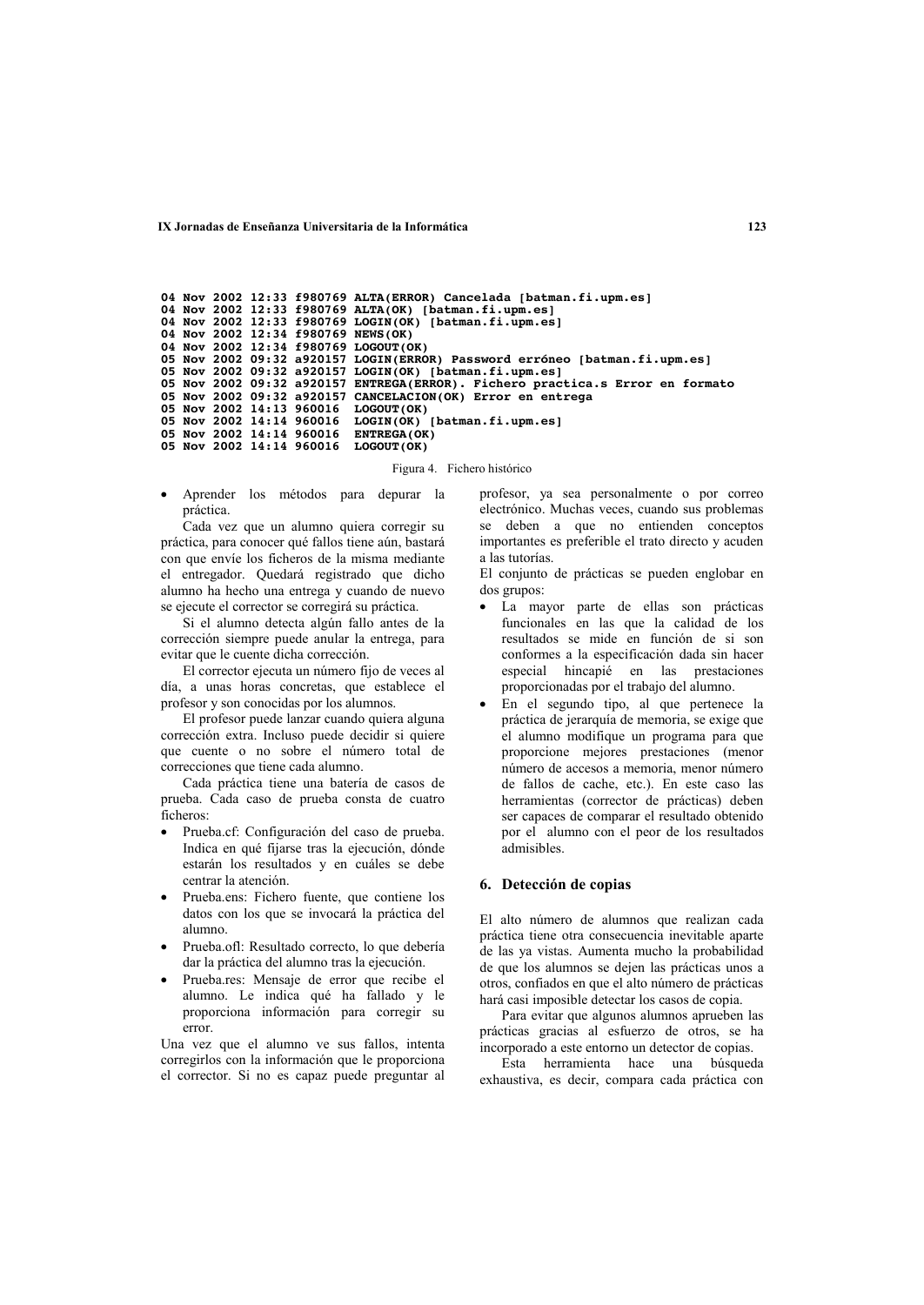todas las demás. Para un alto número de alumnos pueden generarse miles de comparaciones, pero los recursos actuales permiten realizar toda esta tarea en pocas horas.

El detector de copias sirve para diferentes lenguajes de programación, incluso para ensamblador o prácticas de microprogramación. Para ello, en una fase inicial procesa cada fichero de entrada identificando ciertos patrones predefinidos (por ejemplo, palabras reservadas del lenguaje) componiendo con ellos una firma o resumen de cada práctica. De esta forma, se obvian cambios elementales, como renombrado de variables o funciones, y se centra el estudio principalmente en la estructura lógica del programa, que en definitiva es aquello que quien copia no sabe cambiar.

A continuación se compara cada una de las firmas con todas las demás, evaluándose cuatro criterios distintos de similitud por cada pareja. Estos criterios cuantifican secuencias de patrones repetidos independientemente de su posición relativa. Esto permite la detección de casos en los que sólo se copia una rutina o un fragmento de la misma, incluso si se ha movido el código respecto del original.

El resultado producido es un archivo tal que. ordenado según cada uno de los criterios de similitud, permite determinar qué parejas de prácticas son más parecidas total o parcialmente.

Debido a la gravedad del tema, esta herramienta debe considerarse sólo un asistente a la detección de copias. La decisión final la han de tomar los profesores responsables, inspeccionado detenidamente cada posible caso de copia.

# 7. Evaluación remota con Aulaweb

Como extensión al entorno de prácticas visto, y siguiendo una filosofía similar, se ha empleado en la asignatura de Sistemas Operativos una herramienta de evaluación remota [6] a través de Internet denominada Aulaweb, desarrollada en la Escuela de Ingenieros Industriales de la UPM [1].

Esta herramienta permite programar exámenes periódicos que los alumnos deben resolver, conectándose a la misma vía Internet. A pesar de



#### Figura 5. Examen de Aulaweb

#### $124$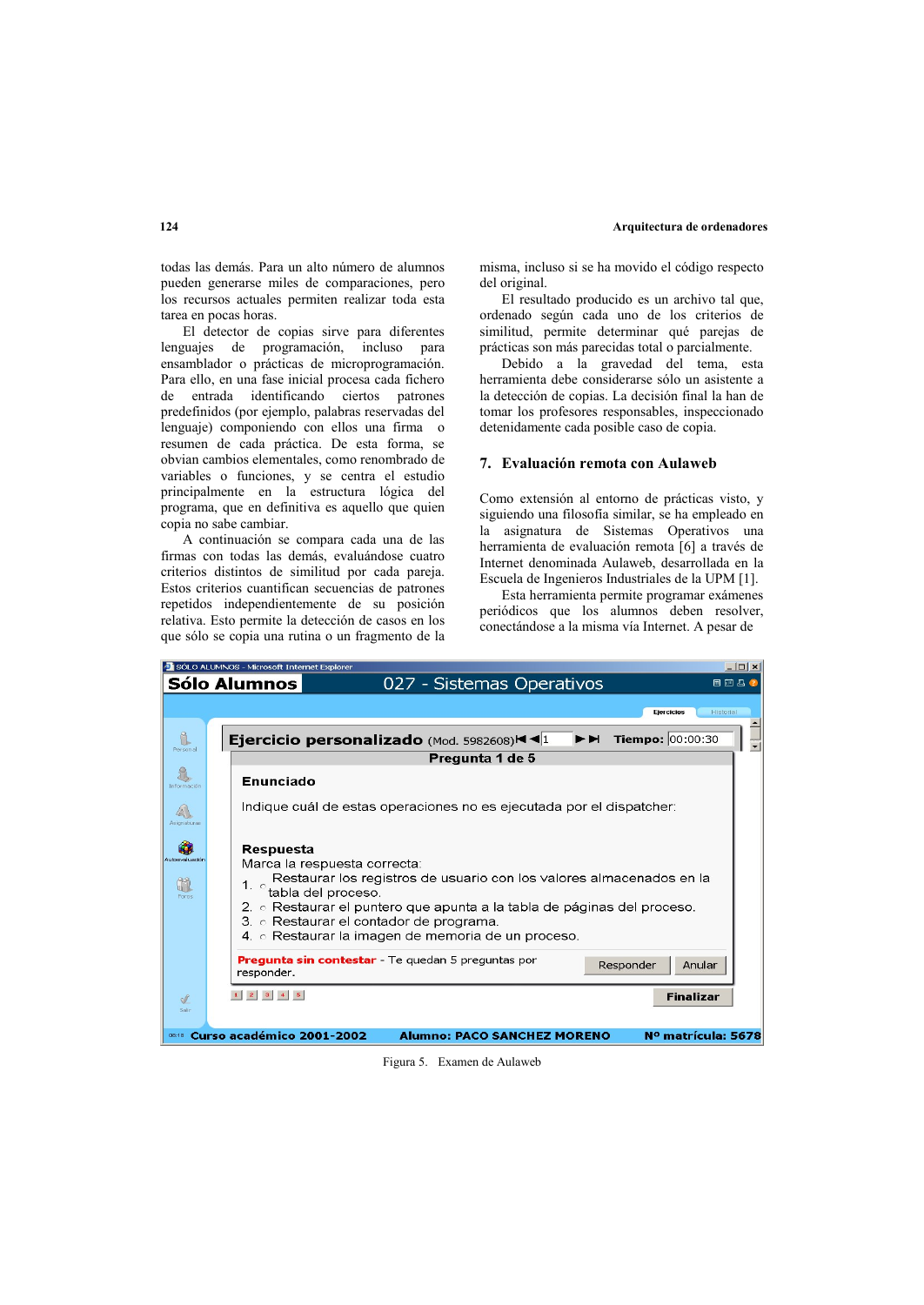#### **12.5 A 12.5 A 2.25 12.5** *A 2.25* **<b>***A 2.25* **<b>2.25** *A 2.25 B 3.25 A 2.25 B 3.25 B 3.25* **<b>***B 3.25*

poder tener los apuntes y libros delante, este método les obliga a llevar la materia al día y a estudiar de forma continuada.

Dado que a la hora de hacer el examen no se tiene ningún control presencial, no se puede asegurar la identidad del alumno ni evitar que compañeros suvos le avuden. Por ello, estos exámenes tienen poco peso en la nota final, aunque deben realizarse obligatoriamente para poder acceder al examen final de la asignatura.

Cuando un alumno se conecta a través de un navegador a esta herramienta, se construye automáticamente un nuevo examen para dicho alumno. Se obtienen de forma aleatoria "n" preguntas de una gran base de datos de preguntas de la asignatura. El número y tipo de las preguntas es configurable. En la figura  $5$  se muestra una pregunta tipo test de esta herramienta.

De esta forma cada alumno se enfrenta a preguntas diferentes, por lo que no le sirve de nada mirar como un compañero resuelve otro examen. Se permite que un alumno repita su examen si no está satisfecho con la nota obtenida, ya que el objetivo no es tanto evaluarlo (la nota cuenta muy poco) como obligarle a estudiar. Si repite el examen estará profundizando más en la materia

# **8.** Conclusiones

Se ha presentado el entorno de prácticas que se emplea en el Departamento de Arquitectura y Tecnología de Sistemas Informáticos de la Facultad de Informática de la Universidad Politécnica de Madrid. Así mismo se han presentado sus componentes principales: un  $\overline{0}$  entregador remoto, un corrector automático y un detector de copias.

Este entorno de prácticas se ha mostrado apto para entornos masificados, donde un pequeño grupo de profesores tiene que llevar varias prácticas, cada una de ellas con un elevado número de alumnos.

Gracias a este entorno se ha podido mantener un alto número de prácticas, de complejidad media e incluso alta, y comprobar que todos los alumnos obtenían los resultados deseados. Esto obligó a automatizar parte de la gestión y mantenimiento, para agilizar el proceso y disminuir la carga de trabajo de los profesores.

El entregador remoto se ha mostrado muy útil tanto para los alumnos, que pueden realizar la práctica en cualquier lugar, como para los profesores, va que permite centralizar y auditar toda la actividad que los alumnos realizan con sus prácticas.

El corrector automático permite diseñar prácticas complejas que pueden ser verificadas en  $\frac{1}{2}$  todos sus detalles. Los alumnos no sólo deben realizar la práctica sino que esta debe funcionar  $\overline{\text{correctamente}}$  según las especificaciones entregadas. El corrector automatiza esta verificación, generando información sobre los fallos detectados. Esto permite a los alumnos corregir sus errores de modo autónomo, sin precisar una avuda constante del profesor.

La experiencia nos ha demostrado que siempre hay un porcentaje de alumnos que copia las prácticas. El detector de copias se ha mostrado tan efectivo en la detección de estos casos que incluso ha disuadido a muchos alumnos de su intención. Esto lo demuestra el hecho de que el porcentaje de alumnos que copian se ha reducido  $\cos$  sonsiderablemente en los últimos años.

En definitiva, la experiencia nos ha demostrado la utilidad de este entorno, ya que, a pesar de la masificación en que se desarrollan las prácticas, éstas siguen cumpliendo correctamente su cometido original: afianzar los conocimientos teóricos básicos que deben tener los alumnos. Esto lo demuestra el hecho de que un elevado porcentaje de alumnos pasan todas las pruebas satisfactoriamente, asegurándonos que han aprendido los conceptos en los que se apoya la  $n$ ráctica Para confirmar esta conclusión se muestran unos cuantos datos de dos prácticas concretas:

- · Práctica de ensamblador de Laboratorio de Estructura de Computadores en la convocatoria de junio de 2002. El corrector empleaba una batería de 54 pruebas, que debían pasarse en su totalidad.
	- $\circ$  90% de aprobados entre los grupos que empezaron en fecha (64 grupos aprobados de  $71)$
	- $\circ$  50% de aprobados entre los grupos que empezaron tarde (43 aprobados de 86)  $\circ$  En total 68% de aprobados (107 de 157).
	- Práctica de entrada/salida de Arquitectura de
- Computadores en la convocatoria de febrero